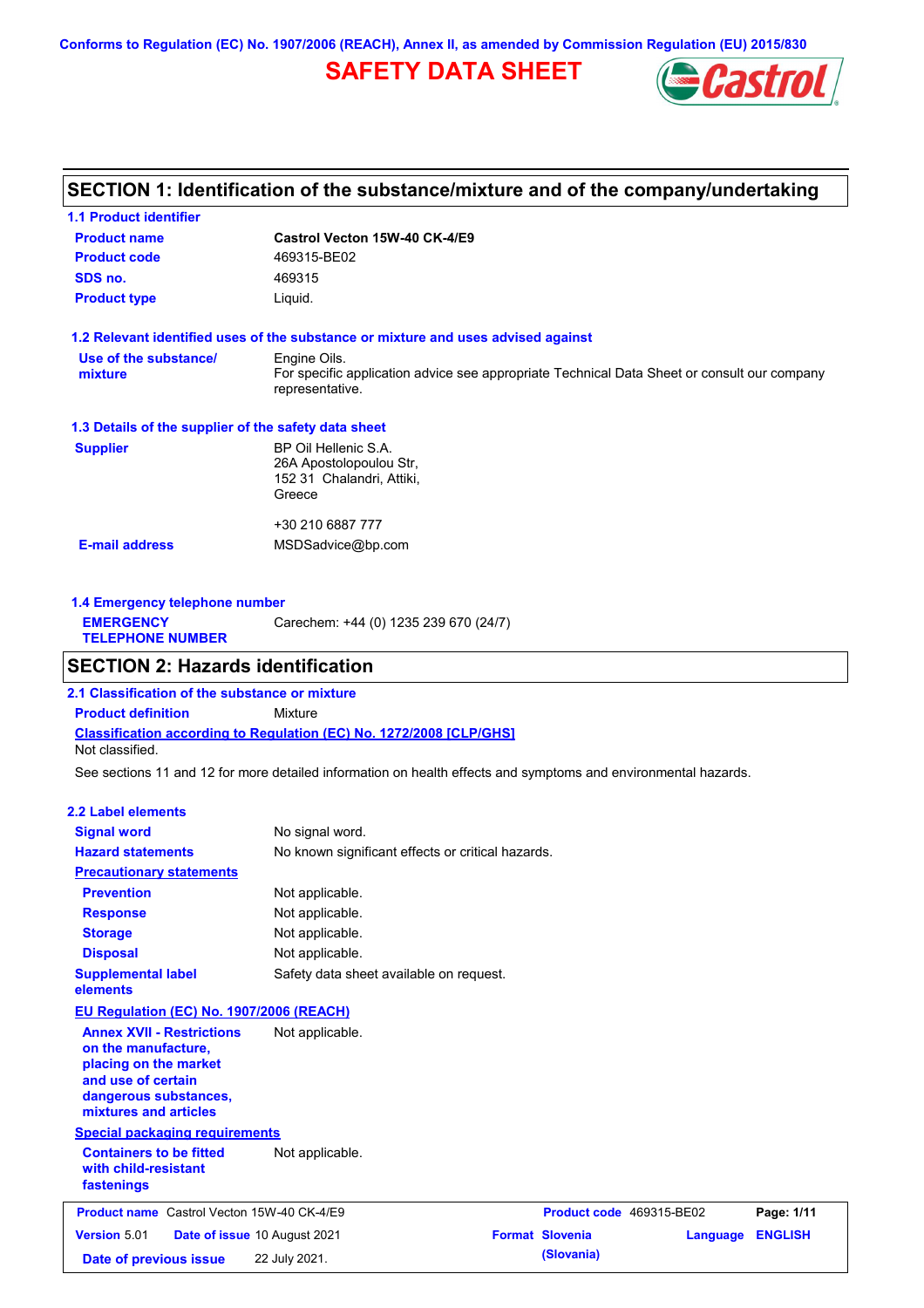# **SECTION 2: Hazards identification**

| <b>Tactile warning of danger</b>                                                                                         | Not applicable.                                                                                                                                                                                                          |
|--------------------------------------------------------------------------------------------------------------------------|--------------------------------------------------------------------------------------------------------------------------------------------------------------------------------------------------------------------------|
| 2.3 Other hazards                                                                                                        |                                                                                                                                                                                                                          |
| <b>Results of PBT and vPvB</b><br>assessment                                                                             | Product does not meet the criteria for PBT or vPvB according to Regulation (EC) No. 1907/2006,<br>Annex XIII.                                                                                                            |
| <b>Product meets the criteria</b><br>for PBT or vPvB according<br>to Regulation (EC) No.<br><b>1907/2006, Annex XIII</b> | This mixture does not contain any substances that are assessed to be a PBT or a vPvB.                                                                                                                                    |
| Other hazards which do<br>not result in classification                                                                   | Defatting to the skin.<br>USED ENGINE OILS<br>Used engine oil may contain hazardous components which have the potential to cause skin<br>cancer.<br>See Toxicological Information, section 11 of this Safety Data Sheet. |
|                                                                                                                          |                                                                                                                                                                                                                          |

Experimental data on one or more of the components has been used to determine all or part of the hazard classification of this product.

# **SECTION 3: Composition/information on ingredients**

Mixture

### **3.2 Mixtures**

**Product definition**

Highly refined base oil (IP 346 DMSO extract < 3%). Proprietary performance additives.

| <b>Product/ingredient</b><br>name                                                              | <b>Identifiers</b>                                                                      | $\frac{9}{6}$ | <b>Regulation (EC) No.</b><br>1272/2008 [CLP]                      | <b>Type</b> |
|------------------------------------------------------------------------------------------------|-----------------------------------------------------------------------------------------|---------------|--------------------------------------------------------------------|-------------|
| Distillates (petroleum), hydrotreated<br>heavy paraffinic                                      | REACH #: 01-2119484627-25<br>EC: 265-157-1<br>CAS: 64742-54-7<br>Index: 649-467-00-8    | - ≤5          | Asp. Tox. 1, H304                                                  | $[1]$       |
| Distillates (petroleum), solvent-<br>dewaxed heavy paraffinic                                  | REACH #: 01-2119471299-27 ≤3<br>EC: 265-169-7<br>CAS: 64742-65-0<br>Index: 649-474-00-6 |               | Asp. Tox. 1, H304                                                  | $[1]$       |
| reaction mass of isomers of:<br>C7-9-alkyl 3-(3,5-di-tert-butyl-<br>4-hydroxyphenyl)propionate | REACH #: 01-0000015551-76<br>EC: 406-040-9<br>CAS: 125643-61-0<br>Index: 607-530-00-7   | ב≥            | Aquatic Chronic 4, H413                                            | $[1]$       |
| Distillates (petroleum), solvent-<br>dewaxed light paraffinic                                  | REACH #: 01-2119480132-48 ≤3<br>EC: 265-159-2<br>CAS: 64742-56-9<br>Index: 649-469-00-9 |               | Asp. Tox. 1, H304                                                  | $[1]$       |
| Paraffin oils (petroleum), catalytic<br>dewaxed heavy                                          | REACH #: 01-2119487080-42 ≤3<br>EC: 265-174-4<br>CAS: 64742-70-7<br>Index: 649-477-00-2 |               | Asp. Tox. 1, H304                                                  | $[1]$       |
| zinc bis[O-(6-methylheptyl)] bis[O-(sec-<br>butyl)] bis(dithiophosphate)                       | REACH #: 01-2119543726-33<br>EC: 298-577-9<br>CAS: 93819-94-4                           | -≤3           | Skin Irrit. 2, H315<br>Eye Dam. 1, H318<br>Aquatic Chronic 2, H411 | $[1]$       |

**See Section 16 for the full text of the H statements declared above.**

#### **Type**

[1] Substance classified with a health or environmental hazard

[2] Substance with a workplace exposure limit

[3] Substance meets the criteria for PBT according to Regulation (EC) No. 1907/2006, Annex XIII

[4] Substance meets the criteria for vPvB according to Regulation (EC) No. 1907/2006, Annex XIII

[5] Substance of equivalent concern

[6] Additional disclosure due to company policy

Occupational exposure limits, if available, are listed in Section 8.

|                        | <b>Product name</b> Castrol Vecton 15W-40 CK-4/E9 | <b>Product code</b> 469315-BE02 |                  | Page: 2/11 |
|------------------------|---------------------------------------------------|---------------------------------|------------------|------------|
| <b>Version 5.01</b>    | <b>Date of issue 10 August 2021</b>               | <b>Format Slovenia</b>          | Language ENGLISH |            |
| Date of previous issue | 22 July 2021.                                     | (Slovania)                      |                  |            |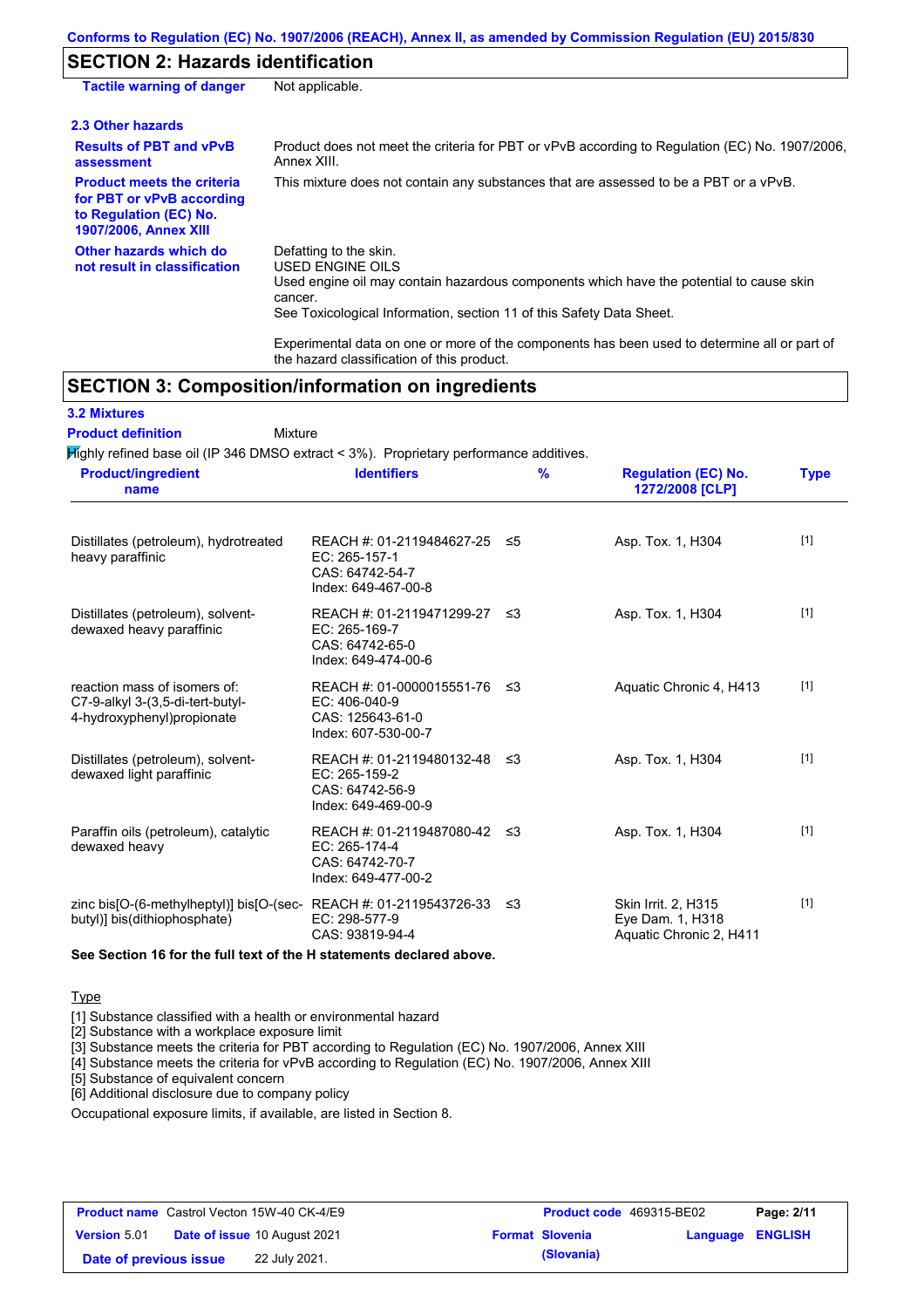### **SECTION 4: First aid measures**

#### Do not induce vomiting unless directed to do so by medical personnel. Get medical attention if symptoms occur. In case of contact, immediately flush eyes with plenty of water for at least 15 minutes. Eyelids should be held away from the eyeball to ensure thorough rinsing. Check for and remove any contact lenses. Get medical attention. **4.1 Description of first aid measures** If inhaled, remove to fresh air. Get medical attention if symptoms occur. **Ingestion Inhalation Eye contact Protection of first-aiders** No action shall be taken involving any personal risk or without suitable training. It may be dangerous to the person providing aid to give mouth-to-mouth resuscitation. **Skin contact** Wash skin thoroughly with soap and water or use recognised skin cleanser. Remove contaminated clothing and shoes. Wash clothing before reuse. Clean shoes thoroughly before reuse. Get medical attention if irritation develops.

#### **4.2 Most important symptoms and effects, both acute and delayed**

See Section 11 for more detailed information on health effects and symptoms.

| See Section 11 for more detailed information on health effects and symptoms.                                      |
|-------------------------------------------------------------------------------------------------------------------|
| <b>Potential acute health effects</b>                                                                             |
| Vapour inhalation under ambient conditions is not normally a problem due to low vapour<br>pressure.               |
| No known significant effects or critical hazards.                                                                 |
| Defatting to the skin. May cause skin dryness and irritation.                                                     |
| Not classified as an eye irritant. Based on data available for this or related materials.                         |
| Delayed and immediate effects as well as chronic effects from short and long-term exposure                        |
| Overexposure to the inhalation of airborne droplets or aerosols may cause irritation of the<br>respiratory tract. |
| Ingestion of large quantities may cause nausea and diarrhoea.                                                     |
| Prolonged or repeated contact can defat the skin and lead to irritation and/or dermatitis.                        |
| Potential risk of transient stinging or redness if accidental eye contact occurs.                                 |
|                                                                                                                   |

#### **4.3 Indication of any immediate medical attention and special treatment needed**

| <b>Notes to physician</b>                                 | Treatment should in general be symptomatic and directed to relieving any effects.                                                                                                                                                                                                                                                                                 |  |  |  |  |
|-----------------------------------------------------------|-------------------------------------------------------------------------------------------------------------------------------------------------------------------------------------------------------------------------------------------------------------------------------------------------------------------------------------------------------------------|--|--|--|--|
| <b>SECTION 5: Firefighting measures</b>                   |                                                                                                                                                                                                                                                                                                                                                                   |  |  |  |  |
| 5.1 Extinguishing media                                   |                                                                                                                                                                                                                                                                                                                                                                   |  |  |  |  |
| <b>Suitable extinguishing</b><br>media                    | In case of fire, use foam, dry chemical or carbon dioxide extinguisher or spray.                                                                                                                                                                                                                                                                                  |  |  |  |  |
| <b>Unsuitable extinguishing</b><br>media                  | Do not use water jet. The use of a water jet may cause the fire to spread by splashing the<br>burning product.                                                                                                                                                                                                                                                    |  |  |  |  |
| 5.2 Special hazards arising from the substance or mixture |                                                                                                                                                                                                                                                                                                                                                                   |  |  |  |  |
| <b>Hazards from the</b><br>substance or mixture           | In a fire or if heated, a pressure increase will occur and the container may burst.                                                                                                                                                                                                                                                                               |  |  |  |  |
| <b>Hazardous combustion</b><br>products                   | Combustion products may include the following:<br>carbon oxides (CO, CO <sub>2</sub> ) (carbon monoxide, carbon dioxide)                                                                                                                                                                                                                                          |  |  |  |  |
| 5.3 Advice for firefighters                               |                                                                                                                                                                                                                                                                                                                                                                   |  |  |  |  |
| <b>Special precautions for</b><br>fire-fighters           | No action shall be taken involving any personal risk or without suitable training. Promptly<br>isolate the scene by removing all persons from the vicinity of the incident if there is a fire.                                                                                                                                                                    |  |  |  |  |
| <b>Special protective</b><br>equipment for fire-fighters  | Fire-fighters should wear appropriate protective equipment and self-contained breathing<br>apparatus (SCBA) with a full face-piece operated in positive pressure mode. Clothing for fire-<br>fighters (including helmets, protective boots and gloves) conforming to European standard EN<br>469 will provide a basic level of protection for chemical incidents. |  |  |  |  |

### **SECTION 6: Accidental release measures**

### **6.1 Personal precautions, protective equipment and emergency procedures**

| <b>For non-emergency</b> | No action shall be taken involving any personal risk or without suitable training. Evacuate |
|--------------------------|---------------------------------------------------------------------------------------------|
| personnel                | surrounding areas. Keep unnecessary and unprotected personnel from entering. Do not touch   |
|                          | or walk through spilt material. Floors may be slippery; use care to avoid falling. Put on   |
|                          | appropriate personal protective equipment.                                                  |

|                        | <b>Product name</b> Castrol Vecton 15W-40 CK-4/E9 | <b>Product code</b> 469315-BE02 |                         | Page: 3/11 |
|------------------------|---------------------------------------------------|---------------------------------|-------------------------|------------|
| <b>Version 5.01</b>    | <b>Date of issue 10 August 2021</b>               | <b>Format Slovenia</b>          | <b>Language ENGLISH</b> |            |
| Date of previous issue | 22 July 2021.                                     | (Slovania)                      |                         |            |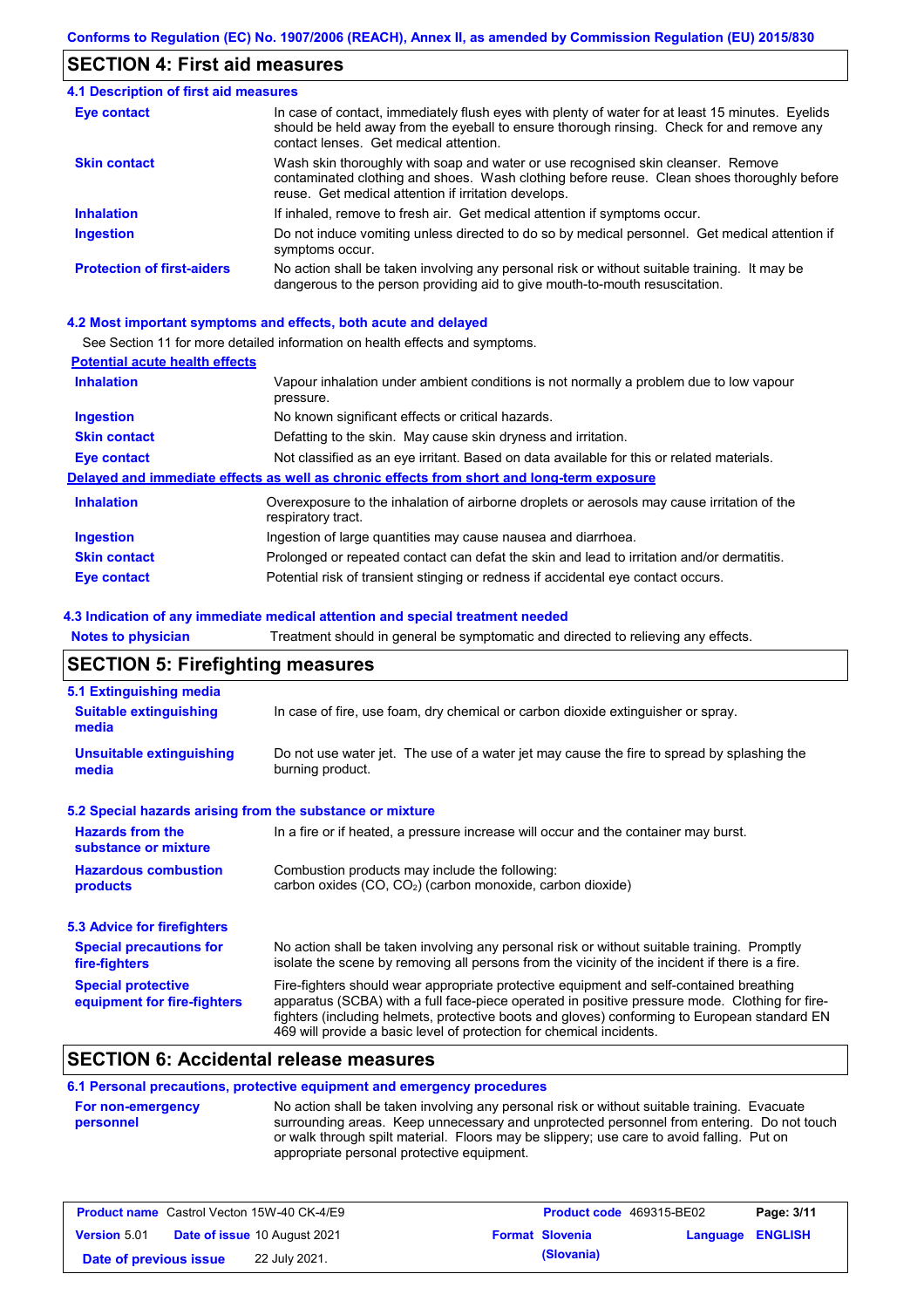### **SECTION 6: Accidental release measures**

| For emergency responders                                 | Entry into a confined space or poorly ventilated area contaminated with vapour, mist or fume is<br>extremely hazardous without the correct respiratory protective equipment and a safe system of<br>work. Wear self-contained breathing apparatus. Wear a suitable chemical protective suit.<br>Chemical resistant boots. See also the information in "For non-emergency personnel".           |
|----------------------------------------------------------|------------------------------------------------------------------------------------------------------------------------------------------------------------------------------------------------------------------------------------------------------------------------------------------------------------------------------------------------------------------------------------------------|
| <b>6.2 Environmental</b><br>precautions                  | Avoid dispersal of spilt material and runoff and contact with soil, waterways, drains and sewers.<br>Inform the relevant authorities if the product has caused environmental pollution (sewers,<br>waterways, soil or air).                                                                                                                                                                    |
| 6.3 Methods and material for containment and cleaning up |                                                                                                                                                                                                                                                                                                                                                                                                |
| <b>Small spill</b>                                       | Stop leak if without risk. Move containers from spill area. Absorb with an inert material and<br>place in an appropriate waste disposal container. Dispose of via a licensed waste disposal<br>contractor.                                                                                                                                                                                     |
| <b>Large spill</b>                                       | Stop leak if without risk. Move containers from spill area. Prevent entry into sewers, water<br>courses, basements or confined areas. Contain and collect spillage with non-combustible,<br>absorbent material e.g. sand, earth, vermiculite or diatomaceous earth and place in container<br>for disposal according to local regulations. Dispose of via a licensed waste disposal contractor. |
| 6.4 Reference to other<br><b>sections</b>                | See Section 1 for emergency contact information.<br>See Section 5 for firefighting measures.                                                                                                                                                                                                                                                                                                   |
|                                                          | See Section 8 for information on appropriate personal protective equipment.                                                                                                                                                                                                                                                                                                                    |
|                                                          | See Section 12 for environmental precautions.<br>See Section 13 for additional waste treatment information.                                                                                                                                                                                                                                                                                    |

### **SECTION 7: Handling and storage**

| 7.1 Precautions for safe handling                                                    |                                                                                                                                                                                                                                                                                                                                                                                                                                                                                          |
|--------------------------------------------------------------------------------------|------------------------------------------------------------------------------------------------------------------------------------------------------------------------------------------------------------------------------------------------------------------------------------------------------------------------------------------------------------------------------------------------------------------------------------------------------------------------------------------|
| <b>Protective measures</b>                                                           | Put on appropriate personal protective equipment.                                                                                                                                                                                                                                                                                                                                                                                                                                        |
| <b>Advice on general</b><br>occupational hygiene                                     | Eating, drinking and smoking should be prohibited in areas where this material is handled,<br>stored and processed. Wash thoroughly after handling. Remove contaminated clothing and<br>protective equipment before entering eating areas. See also Section 8 for additional<br>information on hygiene measures.                                                                                                                                                                         |
| <b>7.2 Conditions for safe</b><br>storage, including any<br><i>incompatibilities</i> | Store in accordance with local regulations. Store in a dry, cool and well-ventilated area, away<br>from incompatible materials (see Section 10). Keep away from heat and direct sunlight. Keep<br>container tightly closed and sealed until ready for use. Containers that have been opened must<br>be carefully resealed and kept upright to prevent leakage. Store and use only in equipment/<br>containers designed for use with this product. Do not store in unlabelled containers. |
| <b>Not suitable</b>                                                                  | Prolonged exposure to elevated temperature.                                                                                                                                                                                                                                                                                                                                                                                                                                              |
| 7.3 Specific end use(s)                                                              |                                                                                                                                                                                                                                                                                                                                                                                                                                                                                          |
| <b>Recommendations</b>                                                               | See section 1.2 and Exposure scenarios in annex, if applicable.                                                                                                                                                                                                                                                                                                                                                                                                                          |

### **SECTION 8: Exposure controls/personal protection**

#### **8.1 Control parameters**

#### **Occupational exposure limits** No exposure limit value known.

Whilst specific OELs for certain components may be shown in this section, other components may be present in any mist, vapour or dust produced. Therefore, the specific OELs may not be applicable to the product as a whole and are provided for guidance only.

**Recommended monitoring procedures** If this product contains ingredients with exposure limits, personal, workplace atmosphere or biological monitoring may be required to determine the effectiveness of the ventilation or other control measures and/or the necessity to use respiratory protective equipment. Reference should be made to monitoring standards, such as the following: European Standard EN 689 (Workplace atmospheres - Guidance for the assessment of exposure by inhalation to chemical agents for comparison with limit values and measurement strategy) European Standard EN 14042 (Workplace atmospheres - Guide for the application and use of procedures for the assessment of exposure to chemical and biological agents) European Standard EN 482 (Workplace atmospheres - General requirements for the performance of procedures for the measurement of chemical agents) Reference to national guidance documents for methods for the determination of hazardous substances will also be required.

### **Derived No Effect Level**

No DNELs/DMELs available.

#### **Predicted No Effect Concentration**

No PNECs available

| <b>Product name</b> Castrol Vecton 15W-40 CK-4/E9 |                                     | <b>Product code</b> 469315-BE02 |                  | Page: 4/11 |
|---------------------------------------------------|-------------------------------------|---------------------------------|------------------|------------|
| <b>Version 5.01</b>                               | <b>Date of issue 10 August 2021</b> | <b>Format Slovenia</b>          | Language ENGLISH |            |
| Date of previous issue                            | 22 July 2021.                       | (Slovania)                      |                  |            |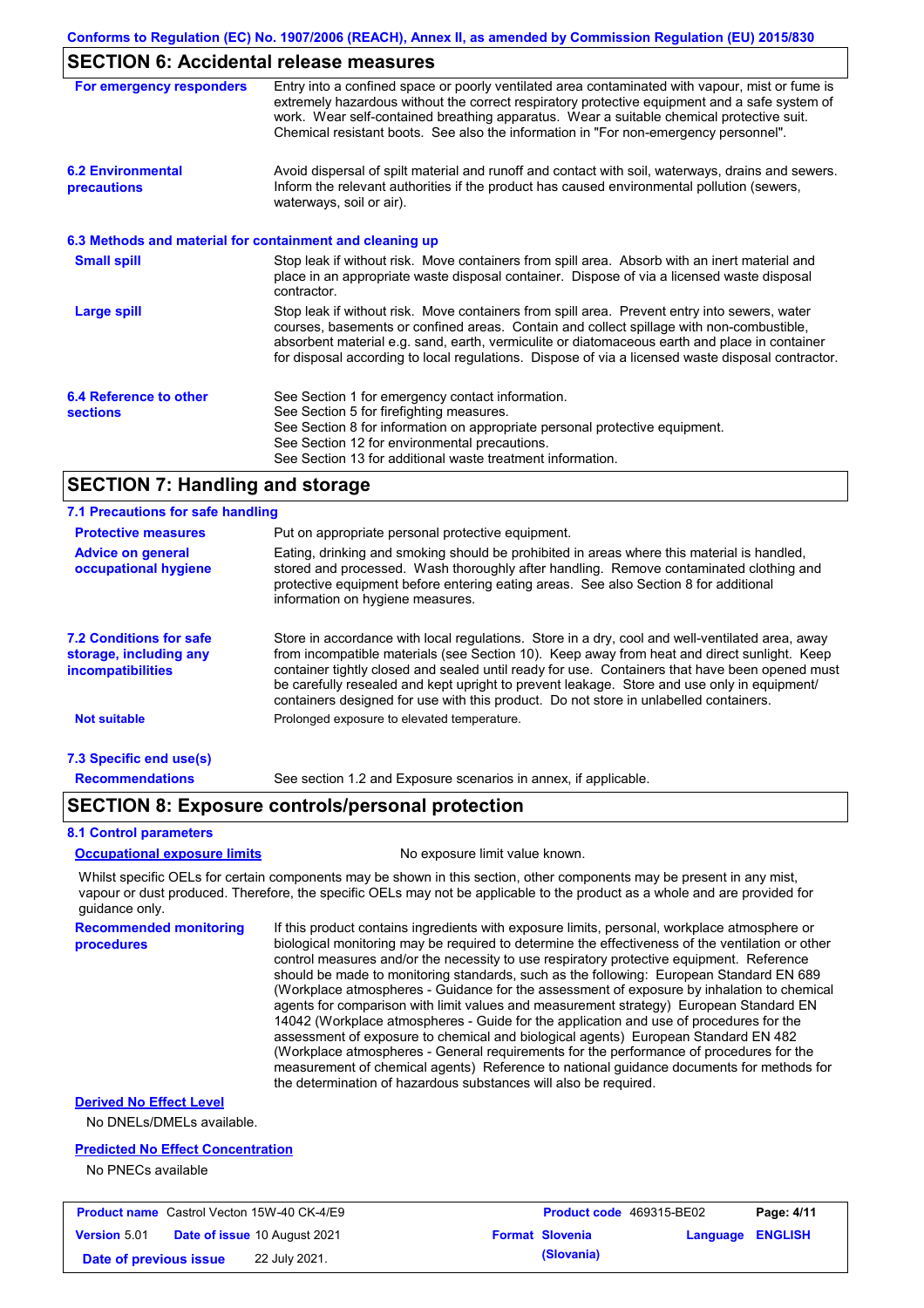# **SECTION 8: Exposure controls/personal protection**

**Version** 5.01

| <b>8.2 Exposure controls</b>                      |                                                                                                                                                                                                                                                                                                                                                                                                                                                                                                                                                                                                                                                                                                                                                                                                                                                                                                                                                                                                         |            |  |  |  |  |
|---------------------------------------------------|---------------------------------------------------------------------------------------------------------------------------------------------------------------------------------------------------------------------------------------------------------------------------------------------------------------------------------------------------------------------------------------------------------------------------------------------------------------------------------------------------------------------------------------------------------------------------------------------------------------------------------------------------------------------------------------------------------------------------------------------------------------------------------------------------------------------------------------------------------------------------------------------------------------------------------------------------------------------------------------------------------|------------|--|--|--|--|
| <b>Appropriate engineering</b><br><b>controls</b> | Provide exhaust ventilation or other engineering controls to keep the relevant airborne<br>concentrations below their respective occupational exposure limits.<br>All activities involving chemicals should be assessed for their risks to health, to ensure<br>exposures are adequately controlled. Personal protective equipment should only be considered<br>after other forms of control measures (e.g. engineering controls) have been suitably evaluated.<br>Personal protective equipment should conform to appropriate standards, be suitable for use, be<br>kept in good condition and properly maintained.<br>Your supplier of personal protective equipment should be consulted for advice on selection and<br>appropriate standards. For further information contact your national organisation for standards.<br>The final choice of protective equipment will depend upon a risk assessment. It is important to<br>ensure that all items of personal protective equipment are compatible. |            |  |  |  |  |
| <b>Individual protection measures</b>             |                                                                                                                                                                                                                                                                                                                                                                                                                                                                                                                                                                                                                                                                                                                                                                                                                                                                                                                                                                                                         |            |  |  |  |  |
| <b>Hygiene measures</b>                           | Wash hands, forearms and face thoroughly after handling chemical products, before eating,<br>smoking and using the lavatory and at the end of the working period. Ensure that eyewash<br>stations and safety showers are close to the workstation location.                                                                                                                                                                                                                                                                                                                                                                                                                                                                                                                                                                                                                                                                                                                                             |            |  |  |  |  |
| <b>Respiratory protection</b>                     | In case of insufficient ventilation, wear suitable respiratory equipment.<br>The correct choice of respiratory protection depends upon the chemicals being handled, the<br>conditions of work and use, and the condition of the respiratory equipment. Safety procedures<br>should be developed for each intended application. Respiratory protection equipment should<br>therefore be chosen in consultation with the supplier/manufacturer and with a full assessment<br>of the working conditions.                                                                                                                                                                                                                                                                                                                                                                                                                                                                                                   |            |  |  |  |  |
| <b>Eye/face protection</b>                        | Safety glasses with side shields.                                                                                                                                                                                                                                                                                                                                                                                                                                                                                                                                                                                                                                                                                                                                                                                                                                                                                                                                                                       |            |  |  |  |  |
| <b>Skin protection</b>                            |                                                                                                                                                                                                                                                                                                                                                                                                                                                                                                                                                                                                                                                                                                                                                                                                                                                                                                                                                                                                         |            |  |  |  |  |
| <b>Hand protection</b>                            | <b>General Information:</b><br>Because specific work environments and material handling practices vary, safety procedures<br>should be developed for each intended application. The correct choice of protective gloves<br>depends upon the chemicals being handled, and the conditions of work and use. Most gloves<br>provide protection for only a limited time before they must be discarded and replaced (even the<br>best chemically resistant gloves will break down after repeated chemical exposures).                                                                                                                                                                                                                                                                                                                                                                                                                                                                                         |            |  |  |  |  |
|                                                   | Gloves should be chosen in consultation with the supplier / manufacturer and taking account of<br>a full assessment of the working conditions.                                                                                                                                                                                                                                                                                                                                                                                                                                                                                                                                                                                                                                                                                                                                                                                                                                                          |            |  |  |  |  |
|                                                   | Recommended: Nitrile gloves.<br><b>Breakthrough time:</b>                                                                                                                                                                                                                                                                                                                                                                                                                                                                                                                                                                                                                                                                                                                                                                                                                                                                                                                                               |            |  |  |  |  |
|                                                   | Breakthrough time data are generated by glove manufacturers under laboratory test conditions<br>and represent how long a glove can be expected to provide effective permeation resistance. It<br>is important when following breakthrough time recommendations that actual workplace<br>conditions are taken into account. Always consult with your glove supplier for up-to-date<br>technical information on breakthrough times for the recommended glove type.<br>Our recommendations on the selection of gloves are as follows:                                                                                                                                                                                                                                                                                                                                                                                                                                                                      |            |  |  |  |  |
|                                                   | Continuous contact:                                                                                                                                                                                                                                                                                                                                                                                                                                                                                                                                                                                                                                                                                                                                                                                                                                                                                                                                                                                     |            |  |  |  |  |
|                                                   | Gloves with a minimum breakthrough time of 240 minutes, or >480 minutes if suitable gloves<br>can be obtained.<br>If suitable gloves are not available to offer that level of protection, gloves with shorter<br>breakthrough times may be acceptable as long as appropriate glove maintenance and<br>replacement regimes are determined and adhered to.                                                                                                                                                                                                                                                                                                                                                                                                                                                                                                                                                                                                                                                |            |  |  |  |  |
|                                                   | Short-term / splash protection:                                                                                                                                                                                                                                                                                                                                                                                                                                                                                                                                                                                                                                                                                                                                                                                                                                                                                                                                                                         |            |  |  |  |  |
|                                                   | Recommended breakthrough times as above.<br>It is recognised that for short-term, transient exposures, gloves with shorter breakthrough times<br>may commonly be used. Therefore, appropriate maintenance and replacement regimes must<br>be determined and rigorously followed.                                                                                                                                                                                                                                                                                                                                                                                                                                                                                                                                                                                                                                                                                                                        |            |  |  |  |  |
|                                                   | <b>Glove Thickness:</b>                                                                                                                                                                                                                                                                                                                                                                                                                                                                                                                                                                                                                                                                                                                                                                                                                                                                                                                                                                                 |            |  |  |  |  |
|                                                   | For general applications, we recommend gloves with a thickness typically greater than 0.35 mm.                                                                                                                                                                                                                                                                                                                                                                                                                                                                                                                                                                                                                                                                                                                                                                                                                                                                                                          |            |  |  |  |  |
|                                                   | It should be emphasised that glove thickness is not necessarily a good predictor of glove<br>resistance to a specific chemical, as the permeation efficiency of the glove will be dependent<br>on the exact composition of the glove material. Therefore, glove selection should also be based<br>on consideration of the task requirements and knowledge of breakthrough times.                                                                                                                                                                                                                                                                                                                                                                                                                                                                                                                                                                                                                        |            |  |  |  |  |
| <b>Product name</b> Castrol Vecton 15W-40 CK-4/E9 | Product code 469315-BE02                                                                                                                                                                                                                                                                                                                                                                                                                                                                                                                                                                                                                                                                                                                                                                                                                                                                                                                                                                                | Page: 5/11 |  |  |  |  |

**Date of issue** 10 August 2021 **Format Slovenia Language ENGLISH**

**Date of previous issue** 22 July 2021.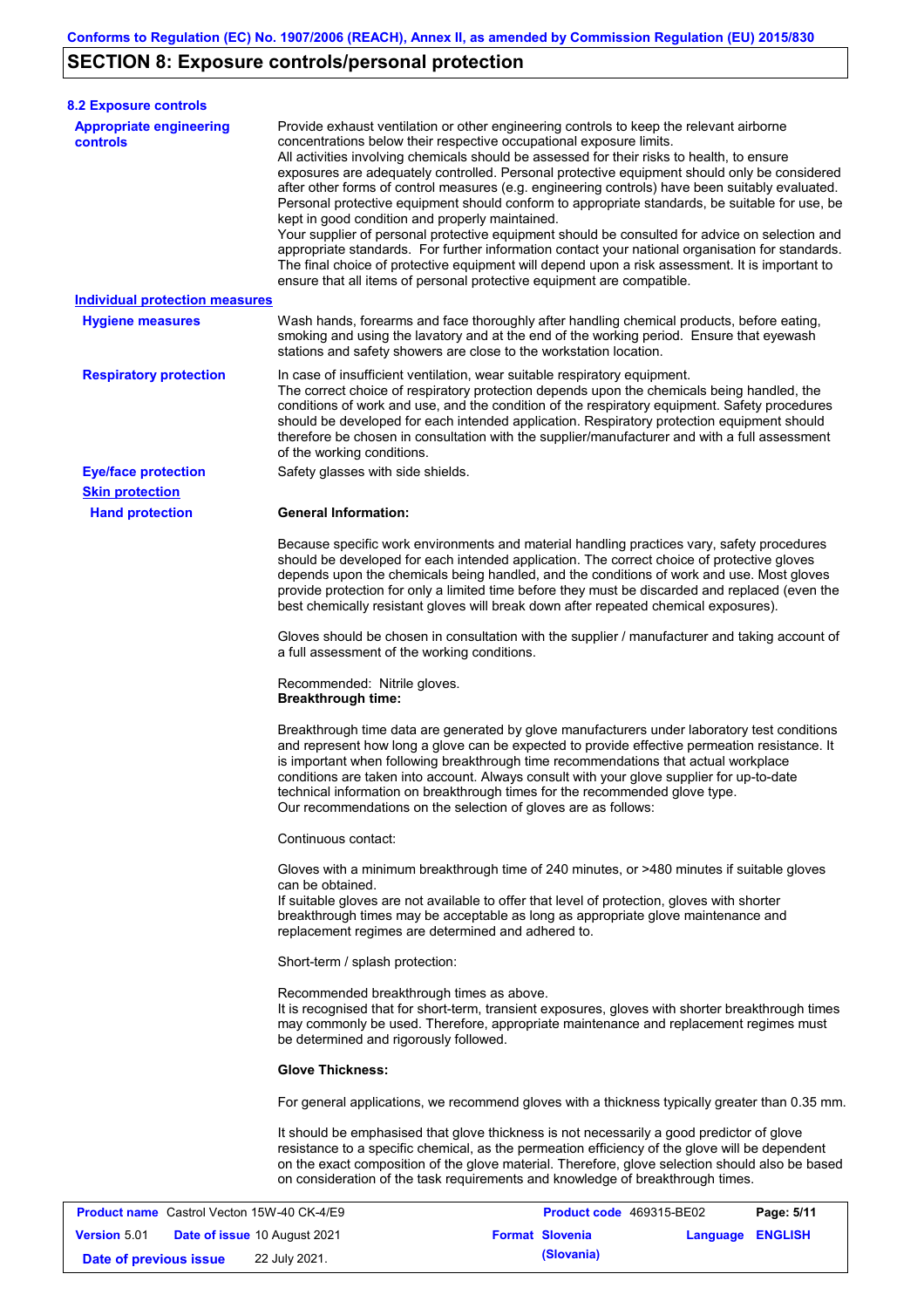# **SECTION 8: Exposure controls/personal protection**

|                                           | Glove thickness may also vary depending on the glove manufacturer, the glove type and the<br>glove model. Therefore, the manufacturers' technical data should always be taken into account<br>to ensure selection of the most appropriate glove for the task.                                                                                                                                                                                                                                                                                                                                                                                                                         |
|-------------------------------------------|---------------------------------------------------------------------------------------------------------------------------------------------------------------------------------------------------------------------------------------------------------------------------------------------------------------------------------------------------------------------------------------------------------------------------------------------------------------------------------------------------------------------------------------------------------------------------------------------------------------------------------------------------------------------------------------|
|                                           | Note: Depending on the activity being conducted, gloves of varying thickness may be required<br>for specific tasks. For example:                                                                                                                                                                                                                                                                                                                                                                                                                                                                                                                                                      |
|                                           | • Thinner gloves (down to 0.1 mm or less) may be required where a high degree of manual<br>dexterity is needed. However, these gloves are only likely to give short duration protection and<br>would normally be just for single use applications, then disposed of.                                                                                                                                                                                                                                                                                                                                                                                                                  |
|                                           | • Thicker gloves (up to 3 mm or more) may be required where there is a mechanical (as well<br>as a chemical) risk i.e. where there is abrasion or puncture potential.                                                                                                                                                                                                                                                                                                                                                                                                                                                                                                                 |
| <b>Skin and body</b>                      | Use of protective clothing is good industrial practice.<br>Personal protective equipment for the body should be selected based on the task being<br>performed and the risks involved and should be approved by a specialist before handling this<br>product.<br>Cotton or polyester/cotton overalls will only provide protection against light superficial<br>contamination that will not soak through to the skin. Overalls should be laundered on a regular<br>basis. When the risk of skin exposure is high (e.g. when cleaning up spillages or if there is a<br>risk of splashing) then chemical resistant aprons and/or impervious chemical suits and boots<br>will be required. |
| <b>Refer to standards:</b>                | Respiratory protection: EN 529<br>Gloves: EN 420, EN 374<br>Eye protection: EN 166<br>Filtering half-mask: EN 149<br>Filtering half-mask with valve: EN 405<br>Half-mask: EN 140 plus filter<br>Full-face mask: EN 136 plus filter<br>Particulate filters: EN 143<br>Gas/combined filters: EN 14387                                                                                                                                                                                                                                                                                                                                                                                   |
| <b>Environmental exposure</b><br>controls | Emissions from ventilation or work process equipment should be checked to ensure they<br>comply with the requirements of environmental protection legislation. In some cases, fume<br>scrubbers, filters or engineering modifications to the process equipment will be necessary to<br>reduce emissions to acceptable levels.                                                                                                                                                                                                                                                                                                                                                         |

# **SECTION 9: Physical and chemical properties**

### **9.1 Information on basic physical and chemical properties**

| <b>Appearance</b>                                      |                                                                                                                                                                             |  |  |  |  |
|--------------------------------------------------------|-----------------------------------------------------------------------------------------------------------------------------------------------------------------------------|--|--|--|--|
| <b>Physical state</b>                                  | Liquid.                                                                                                                                                                     |  |  |  |  |
| <b>Colour</b>                                          | Amber. [Light]                                                                                                                                                              |  |  |  |  |
| <b>Odour</b>                                           | Not available. Not tested.                                                                                                                                                  |  |  |  |  |
| <b>Odour threshold</b>                                 | Not available. Not tested.                                                                                                                                                  |  |  |  |  |
| pH                                                     | Not applicable. Based on Solubility in Water (insoluble in water.).                                                                                                         |  |  |  |  |
| <b>Melting point/freezing point</b>                    | Not applicable. Based on Composition/information on ingredients.                                                                                                            |  |  |  |  |
| Initial boiling point and boiling<br>range             | Not available. Not tested.                                                                                                                                                  |  |  |  |  |
| <b>Pour point</b>                                      | $-36 °C$                                                                                                                                                                    |  |  |  |  |
| <b>Flash point</b>                                     | Closed cup: 205°C (401°F) [Pensky-Martens.]                                                                                                                                 |  |  |  |  |
| <b>Evaporation rate</b>                                | Not relevant/applicable due to nature of the product. Based on low volatility.                                                                                              |  |  |  |  |
| <b>Flammability (solid, gas)</b>                       | Not applicable. Based on physical state.                                                                                                                                    |  |  |  |  |
| <b>Upper/lower flammability or</b><br>explosive limits | Not available. Not tested.                                                                                                                                                  |  |  |  |  |
| <b>Vapour pressure</b>                                 | <0.01 kPa (<0.075 mm Hg) [20°C (68°F)]                                                                                                                                      |  |  |  |  |
| <b>Vapour density</b>                                  | $>1$ [Air = 1]                                                                                                                                                              |  |  |  |  |
| <b>Relative density</b>                                | $<$ 1                                                                                                                                                                       |  |  |  |  |
| <b>Density</b>                                         | <1000 kg/m <sup>3</sup> (<1 g/cm <sup>3</sup> ) at 15 <sup>°</sup> C                                                                                                        |  |  |  |  |
| <b>Solubility(ies)</b>                                 | insoluble in water.                                                                                                                                                         |  |  |  |  |
| <b>Partition coefficient: n-octanol/</b><br>water      | Not applicable. Substance is a hydrocarbon UVCB. Standard tests for this endpoint are<br>intended for single substances and are not appropriate for this complex substance. |  |  |  |  |
| <b>Auto-ignition temperature</b>                       | Not available. Not tested.                                                                                                                                                  |  |  |  |  |
| <b>Decomposition temperature</b>                       | Not observed to decompose by final boiling point                                                                                                                            |  |  |  |  |
| <b>Product name</b> Castrol Vecton 15W-40 CK-4/E9      | Product code 469315-BE02<br>Page: 6/11                                                                                                                                      |  |  |  |  |
| Version 5.01<br>Date of issue 10 August 2021           | <b>Format Slovenia</b><br><b>ENGLISH</b><br>Language                                                                                                                        |  |  |  |  |
| Date of previous issue                                 | (Slovania)<br>22 July 2021.                                                                                                                                                 |  |  |  |  |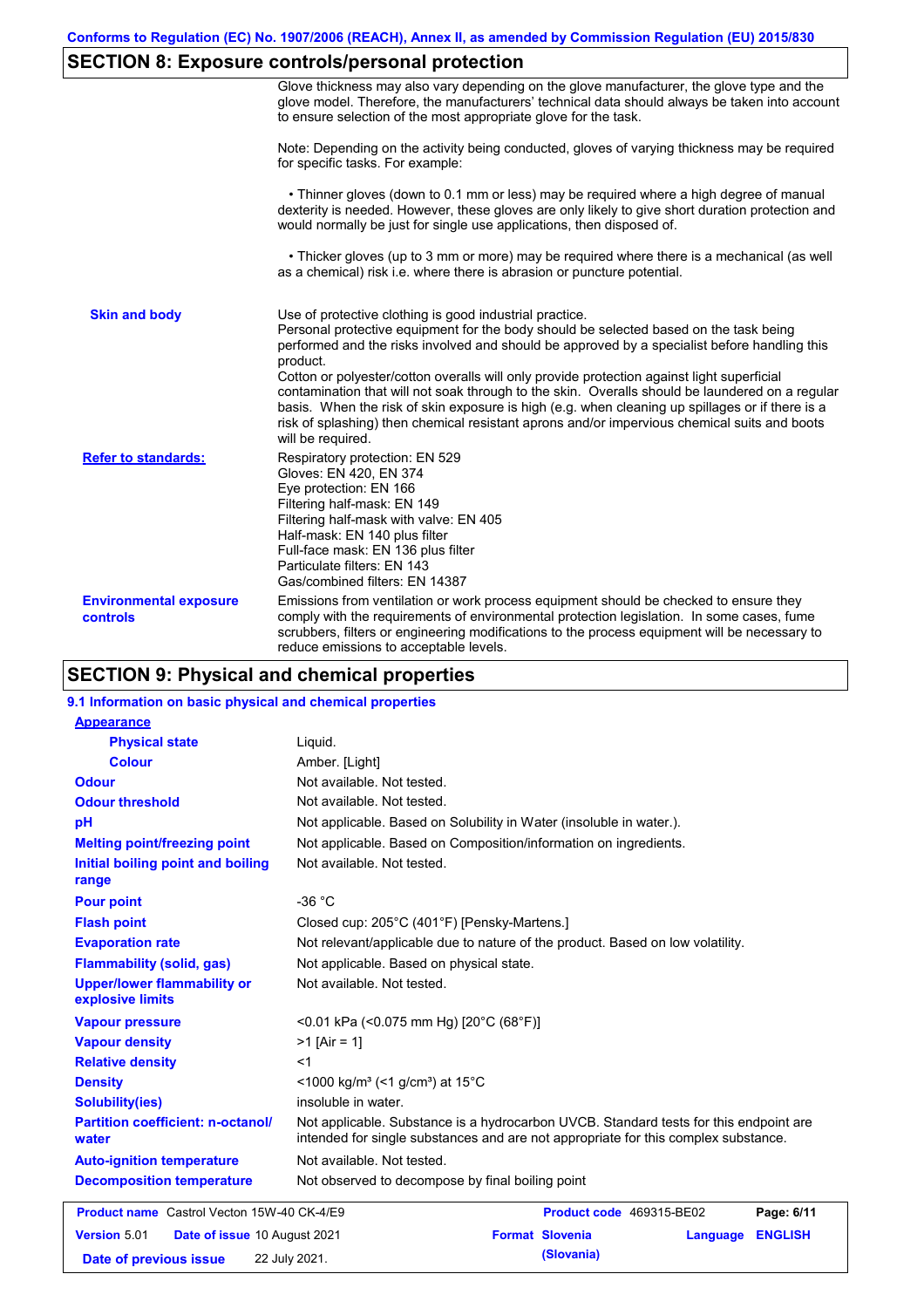# **SECTION 9: Physical and chemical properties**

| <b>Viscosity</b>            | Kinematic: 107.6 mm <sup>2</sup> /s (107.6 cSt) at $40^{\circ}$ C<br>Kinematic: 14.6 to 15.2 mm <sup>2</sup> /s (14.6 to 15.2 cSt) at 100°C |
|-----------------------------|---------------------------------------------------------------------------------------------------------------------------------------------|
| <b>Explosive properties</b> | Not considered explosive based on structural and oxygen balance considerations.                                                             |
| <b>Oxidising properties</b> | Not considered oxidizing based on structural considerations.                                                                                |

### **9.2 Other information**

No additional information.

| <b>SECTION 10: Stability and reactivity</b>       |                                                                                                                                                                         |  |  |  |
|---------------------------------------------------|-------------------------------------------------------------------------------------------------------------------------------------------------------------------------|--|--|--|
| <b>10.1 Reactivity</b>                            | No specific test data available for this product. Refer to Conditions to avoid and Incompatible<br>materials for additional information.                                |  |  |  |
| <b>10.2 Chemical stability</b>                    | The product is stable.                                                                                                                                                  |  |  |  |
| <b>10.3 Possibility of</b><br>hazardous reactions | Under normal conditions of storage and use, hazardous reactions will not occur.<br>Under normal conditions of storage and use, hazardous polymerisation will not occur. |  |  |  |
| <b>10.4 Conditions to avoid</b>                   | Avoid all possible sources of ignition (spark or flame).                                                                                                                |  |  |  |
| 10.5 Incompatible materials                       | Reactive or incompatible with the following materials: oxidising materials.                                                                                             |  |  |  |
| <b>10.6 Hazardous</b><br>decomposition products   | Under normal conditions of storage and use, hazardous decomposition products should not be<br>produced.                                                                 |  |  |  |

# **SECTION 11: Toxicological information**

### **11.1 Information on toxicological effects**

| <b>Product/ingredient name</b><br>Phosphorodithioic acid, mixed O,O-bis(sec-Bu and<br>isooctyl) esters, zinc salts |                                                                                                                   | Oral (mg/<br>kg)                                              | <b>Dermal</b><br>(mg/kg) | <b>Inhalation</b><br>(gases)<br>(ppm) | <b>Inhalation</b><br>(vapours)<br>(mg/l)<br>N/A | <b>Inhalation</b><br>(dusts<br>and mists)<br>(mg/l)<br>N/A |
|--------------------------------------------------------------------------------------------------------------------|-------------------------------------------------------------------------------------------------------------------|---------------------------------------------------------------|--------------------------|---------------------------------------|-------------------------------------------------|------------------------------------------------------------|
|                                                                                                                    |                                                                                                                   | 2500                                                          | N/A                      | N/A                                   |                                                 |                                                            |
| <b>Information on likely</b><br>routes of exposure                                                                 | Routes of entry anticipated: Dermal, Inhalation.                                                                  |                                                               |                          |                                       |                                                 |                                                            |
| <b>Potential acute health effects</b>                                                                              |                                                                                                                   |                                                               |                          |                                       |                                                 |                                                            |
| <b>Inhalation</b>                                                                                                  | Vapour inhalation under ambient conditions is not normally a problem due to low vapour<br>pressure.               |                                                               |                          |                                       |                                                 |                                                            |
| <b>Ingestion</b>                                                                                                   |                                                                                                                   | No known significant effects or critical hazards.             |                          |                                       |                                                 |                                                            |
| <b>Skin contact</b>                                                                                                |                                                                                                                   | Defatting to the skin. May cause skin dryness and irritation. |                          |                                       |                                                 |                                                            |
| <b>Eye contact</b>                                                                                                 | Not classified as an eye irritant. Based on data available for this or related materials.                         |                                                               |                          |                                       |                                                 |                                                            |
| <b>Symptoms related to the physical, chemical and toxicological characteristics</b>                                |                                                                                                                   |                                                               |                          |                                       |                                                 |                                                            |
| <b>Inhalation</b>                                                                                                  | No specific data.                                                                                                 |                                                               |                          |                                       |                                                 |                                                            |
| <b>Ingestion</b>                                                                                                   | No specific data.                                                                                                 |                                                               |                          |                                       |                                                 |                                                            |
| <b>Skin contact</b>                                                                                                | Adverse symptoms may include the following:<br>irritation<br>dryness<br>cracking                                  |                                                               |                          |                                       |                                                 |                                                            |
| <b>Eye contact</b>                                                                                                 | No specific data.                                                                                                 |                                                               |                          |                                       |                                                 |                                                            |
| Delayed and immediate effects as well as chronic effects from short and long-term exposure                         |                                                                                                                   |                                                               |                          |                                       |                                                 |                                                            |
| <b>Inhalation</b>                                                                                                  | Overexposure to the inhalation of airborne droplets or aerosols may cause irritation of the<br>respiratory tract. |                                                               |                          |                                       |                                                 |                                                            |
| <b>Ingestion</b>                                                                                                   | Ingestion of large quantities may cause nausea and diarrhoea.                                                     |                                                               |                          |                                       |                                                 |                                                            |
| <b>Skin contact</b>                                                                                                | Prolonged or repeated contact can defat the skin and lead to irritation and/or dermatitis.                        |                                                               |                          |                                       |                                                 |                                                            |
| <b>Eye contact</b>                                                                                                 | Potential risk of transient stinging or redness if accidental eye contact occurs.                                 |                                                               |                          |                                       |                                                 |                                                            |
| <b>Potential chronic health effects</b>                                                                            |                                                                                                                   |                                                               |                          |                                       |                                                 |                                                            |

| <b>Product name</b> Castrol Vecton 15W-40 CK-4/E9 |  |                                     | <b>Product code</b> 469315-BE02 |                        | Page: 7/11              |  |
|---------------------------------------------------|--|-------------------------------------|---------------------------------|------------------------|-------------------------|--|
| <b>Version 5.01</b>                               |  | <b>Date of issue 10 August 2021</b> |                                 | <b>Format Slovenia</b> | <b>Language ENGLISH</b> |  |
| Date of previous issue                            |  | 22 July 2021.                       |                                 | (Slovania)             |                         |  |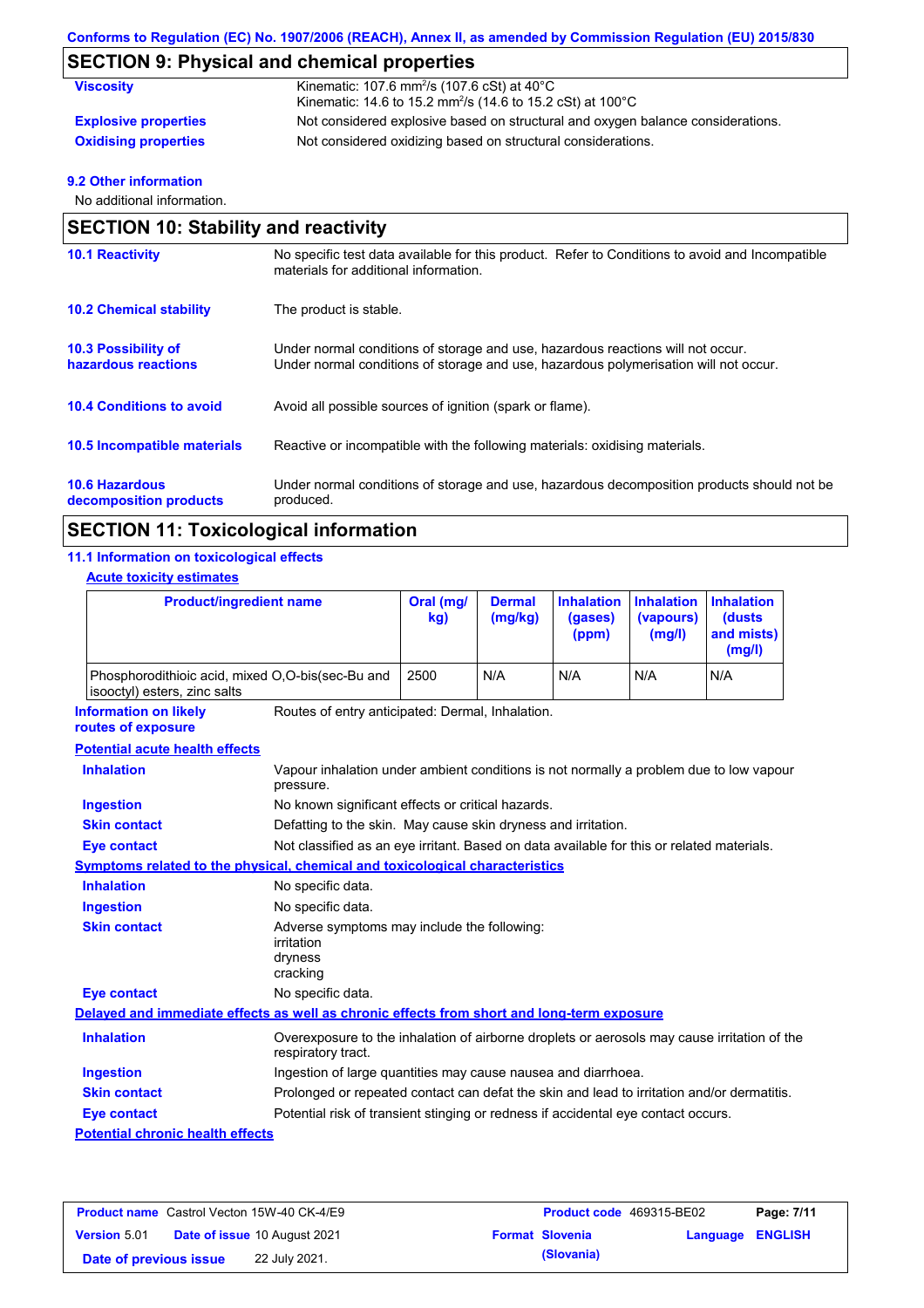# **SECTION 11: Toxicological information**

| <b>General</b>               | USED ENGINE OILS<br>Combustion products resulting from the operation of internal combustion engines contaminate<br>engine oils during use. Used engine oil may contain hazardous components which have the<br>potential to cause skin cancer. Frequent or prolonged contact with all types and makes of used |
|------------------------------|--------------------------------------------------------------------------------------------------------------------------------------------------------------------------------------------------------------------------------------------------------------------------------------------------------------|
|                              | engine oil must therefore be avoided and a high standard of personal hygiene maintained.                                                                                                                                                                                                                     |
| <b>Carcinogenicity</b>       | No known significant effects or critical hazards.                                                                                                                                                                                                                                                            |
| <b>Mutagenicity</b>          | No known significant effects or critical hazards.                                                                                                                                                                                                                                                            |
| <b>Developmental effects</b> | No known significant effects or critical hazards.                                                                                                                                                                                                                                                            |
| <b>Fertility effects</b>     | No known significant effects or critical hazards.                                                                                                                                                                                                                                                            |

# **SECTION 12: Ecological information**

#### **12.1 Toxicity**

**Environmental hazards** Not classified as dangerous

#### **12.2 Persistence and degradability**

Expected to be biodegradable.

#### **12.3 Bioaccumulative potential**

This product is not expected to bioaccumulate through food chains in the environment.

| <b>12.4 Mobility in soil</b>                                  |                                                                      |
|---------------------------------------------------------------|----------------------------------------------------------------------|
| <b>Soil/water partition</b><br>coefficient (K <sub>oc</sub> ) | Not available.                                                       |
| <b>Mobility</b>                                               | Spillages may penetrate the soil causing ground water contamination. |

#### **12.5 Results of PBT and vPvB assessment**

Product does not meet the criteria for PBT or vPvB according to Regulation (EC) No. 1907/2006, Annex XIII.

#### **12.6 Other adverse effects**

Spills may form a film on water surfaces causing physical damage to organisms. Oxygen transfer could also be impaired. **Other ecological information**

### **SECTION 13: Disposal considerations**

### **13.1 Waste treatment methods**

**Methods of disposal**

#### **Product**

Where possible, arrange for product to be recycled. Dispose of via an authorised person/ licensed waste disposal contractor in accordance with local regulations.

### **Hazardous waste** Yes.

| Waste code | <b>Waste designation</b>                                   |  |  |  |  |  |  |
|------------|------------------------------------------------------------|--|--|--|--|--|--|
| 13 02 08*  | other engine, gear and lubricating oils                    |  |  |  |  |  |  |
| .<br>.     | $\sim$ $\sim$ $\sim$ $\sim$ $\sim$ $\sim$ $\sim$<br>.<br>. |  |  |  |  |  |  |

However, deviation from the intended use and/or the presence of any potential contaminants may require an alternative waste disposal code to be assigned by the end user.

| <b>Packaging</b>           |                                                                                                                                                                                                                                                                                                                                                                                                                                                                                                 |
|----------------------------|-------------------------------------------------------------------------------------------------------------------------------------------------------------------------------------------------------------------------------------------------------------------------------------------------------------------------------------------------------------------------------------------------------------------------------------------------------------------------------------------------|
| <b>Methods of disposal</b> | Where possible, arrange for product to be recycled. Dispose of via an authorised person/<br>licensed waste disposal contractor in accordance with local regulations.                                                                                                                                                                                                                                                                                                                            |
| <b>Special precautions</b> | This material and its container must be disposed of in a safe way. Care should be taken when<br>handling emptied containers that have not been cleaned or rinsed out. Empty containers or<br>liners may retain some product residues. Empty containers represent a fire hazard as they may<br>contain flammable product residues and vapour. Never weld, solder or braze empty containers.<br>Avoid dispersal of spilt material and runoff and contact with soil, waterways, drains and sewers. |
| Slovenia - Hazardous waste | This product is classified as dangerous according to Slovenian waste treatment rules [Ur.l. RS,<br>No. 45/2000 as amended and adapted.                                                                                                                                                                                                                                                                                                                                                          |
| <b>References</b>          | Commission 2014/955/EU<br>Directive 2008/98/EC                                                                                                                                                                                                                                                                                                                                                                                                                                                  |

| <b>Product name</b> Castrol Vecton 15W-40 CK-4/E9 |  | <b>Product code</b> 469315-BE02     |  | Page: 8/11             |                  |  |
|---------------------------------------------------|--|-------------------------------------|--|------------------------|------------------|--|
| <b>Version 5.01</b>                               |  | <b>Date of issue 10 August 2021</b> |  | <b>Format Slovenia</b> | Language ENGLISH |  |
| Date of previous issue                            |  | 22 July 2021.                       |  | (Slovania)             |                  |  |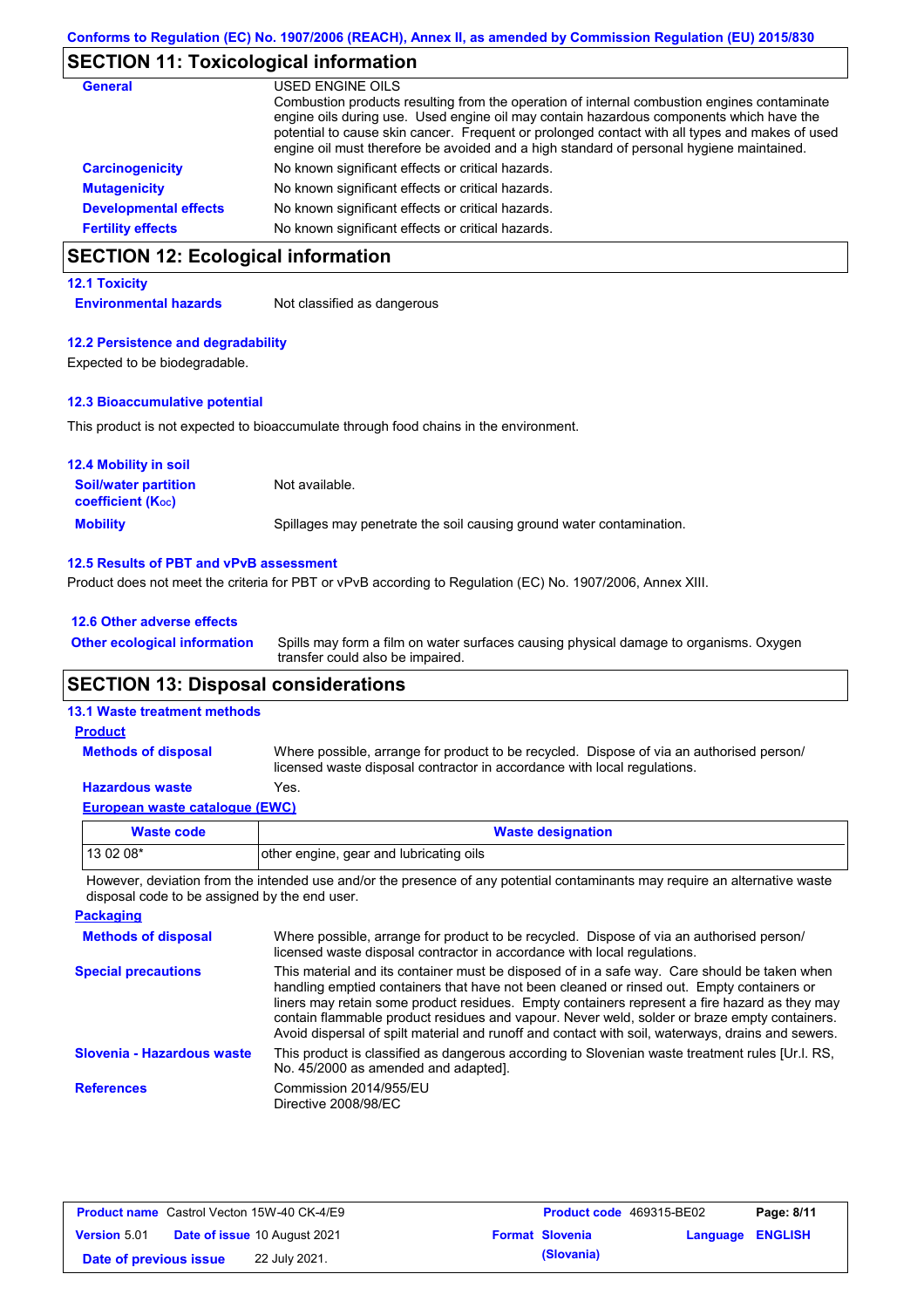#### - - - - - - - - - Not regulated. Not regulated. Not regulated. - - - **SECTION 14: Transport information ADR/RID IMDG IATA 14.1 UN number 14.2 UN proper shipping name 14.3 Transport hazard class(es) 14.4 Packing group ADN Additional information 14.5 Environmental hazards** No. 1988 | No. 1989 | No. 1989 | No. 1989 | No. 1989 | No. 1989 | No. 1989 | No. 1989 | No. 1989 | No. 1989 | Not regulated. - -<br>No. - -

**14.6 Special precautions for user** Not available.

**14.7 Transport in bulk according to IMO instruments**

Not available.

# **SECTION 15: Regulatory information**

**Other regulations REACH Status** The company, as identified in Section 1, sells this product in the EU in compliance with the current requirements of REACH. **15.1 Safety, health and environmental regulations/legislation specific for the substance or mixture EU Regulation (EC) No. 1907/2006 (REACH) Annex XIV - List of substances subject to authorisation Substances of very high concern** None of the components are listed. At least one component is not listed. At least one component is not listed. At least one component is not listed. At least one component is not listed. At least one component is not listed. All components are listed or exempted. At least one component is not listed. **United States inventory (TSCA 8b) Australia inventory (AICS) Canada inventory China inventory (IECSC) Japan inventory (ENCS) Korea inventory (KECI) Philippines inventory (PICCS) Taiwan Chemical Substances Inventory (TCSI)** At least one component is not listed. **Ozone depleting substances (1005/2009/EU)** Not listed. **Prior Informed Consent (PIC) (649/2012/EU)** None of the components are listed. **Annex XIV EU Regulation (EC) No. 1907/2006 (REACH) Annex XVII - Restrictions on the manufacture, placing on the market and use of certain dangerous substances, mixtures and articles** Not applicable. **Product name** Castrol Vecton 15W-40 CK-4/E9 **Product Code 469315-BE02 Page: 9/11 Version** 5.01 **Date of issue** 10 August 2021 **Format Slovenia Language ENGLISH**

**Date of previous issue (Slovania)** 22 July 2021.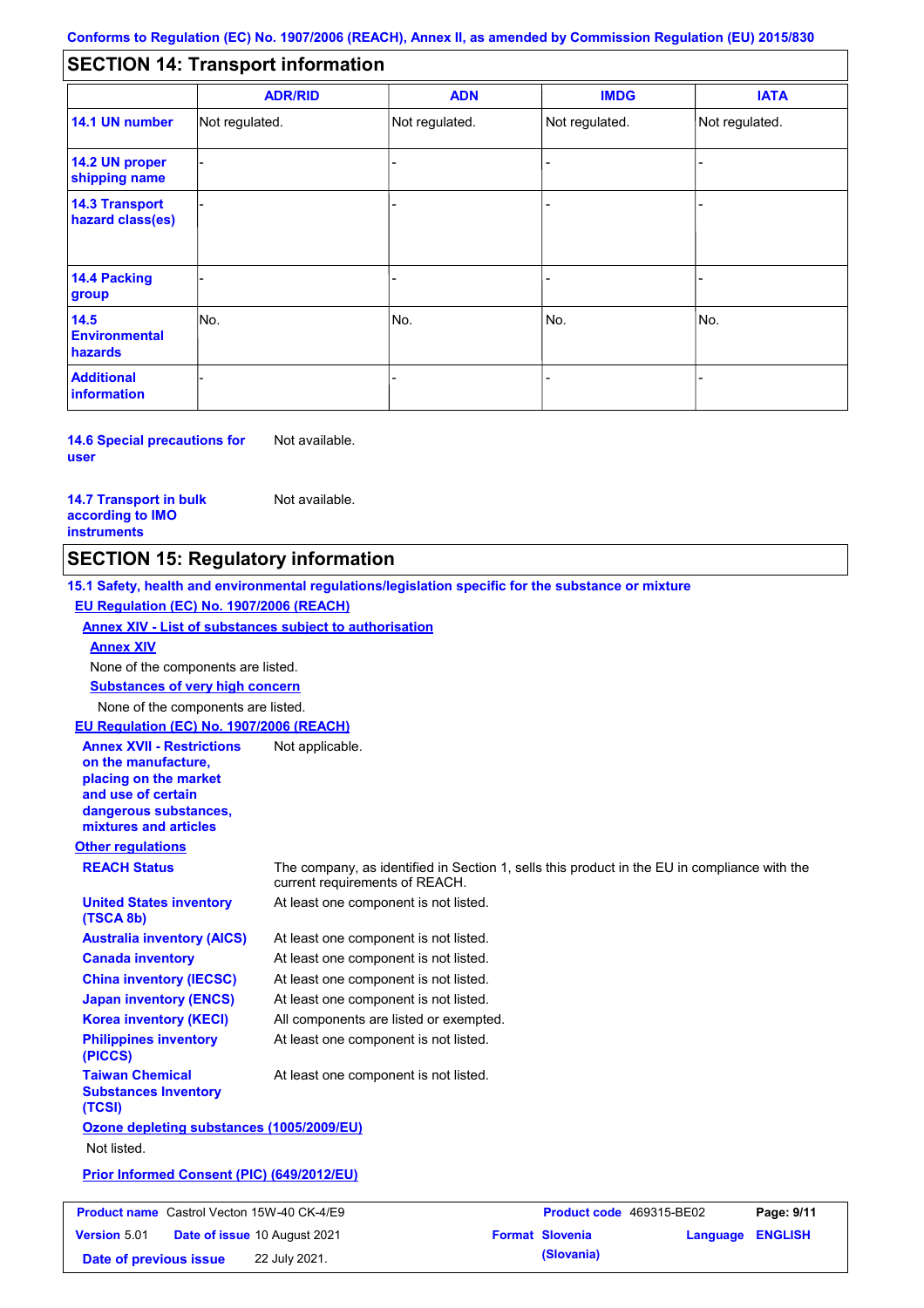# **SECTION 15: Regulatory information**

Not listed.

**EU - Water framework directive - Priority substances**

None of the components are listed.

**Seveso Directive**

This product is not controlled under the Seveso Directive.

| <b>15.2 Chemical safety</b> | A Chemical Safety Assessment has been carried out for one or more of the substances within  |
|-----------------------------|---------------------------------------------------------------------------------------------|
| assessment                  | this mixture. A Chemical Safety Assessment has not been carried out for the mixture itself. |

# **SECTION 16: Other information**

| <b>Abbreviations and acronyms</b> | ADN = European Provisions concerning the International Carriage of Dangerous Goods by                                                                                         |
|-----------------------------------|-------------------------------------------------------------------------------------------------------------------------------------------------------------------------------|
|                                   | Inland Waterway                                                                                                                                                               |
|                                   | ADR = The European Agreement concerning the International Carriage of Dangerous Goods by<br>Road                                                                              |
|                                   | ATE = Acute Toxicity Estimate                                                                                                                                                 |
|                                   | <b>BCF</b> = Bioconcentration Factor                                                                                                                                          |
|                                   | CAS = Chemical Abstracts Service                                                                                                                                              |
|                                   | CLP = Classification, Labelling and Packaging Regulation [Regulation (EC) No. 1272/2008]                                                                                      |
|                                   | CSA = Chemical Safety Assessment                                                                                                                                              |
|                                   | CSR = Chemical Safety Report                                                                                                                                                  |
|                                   | DMEL = Derived Minimal Effect Level                                                                                                                                           |
|                                   | DNEL = Derived No Effect Level                                                                                                                                                |
|                                   | EINECS = European Inventory of Existing Commercial chemical Substances                                                                                                        |
|                                   | ES = Exposure Scenario                                                                                                                                                        |
|                                   | EUH statement = CLP-specific Hazard statement                                                                                                                                 |
|                                   | EWC = European Waste Catalogue                                                                                                                                                |
|                                   | GHS = Globally Harmonized System of Classification and Labelling of Chemicals                                                                                                 |
|                                   | IATA = International Air Transport Association                                                                                                                                |
|                                   | IBC = Intermediate Bulk Container                                                                                                                                             |
|                                   | IMDG = International Maritime Dangerous Goods                                                                                                                                 |
|                                   | LogPow = logarithm of the octanol/water partition coefficient                                                                                                                 |
|                                   | MARPOL = International Convention for the Prevention of Pollution From Ships, 1973 as                                                                                         |
|                                   | modified by the Protocol of 1978. ("Marpol" = marine pollution)                                                                                                               |
|                                   | OECD = Organisation for Economic Co-operation and Development                                                                                                                 |
|                                   | PBT = Persistent, Bioaccumulative and Toxic                                                                                                                                   |
|                                   | PNEC = Predicted No Effect Concentration                                                                                                                                      |
|                                   | REACH = Registration, Evaluation, Authorisation and Restriction of Chemicals Regulation                                                                                       |
|                                   | [Regulation (EC) No. 1907/2006]                                                                                                                                               |
|                                   | RID = The Regulations concerning the International Carriage of Dangerous Goods by Rail                                                                                        |
|                                   | RRN = REACH Registration Number                                                                                                                                               |
|                                   | SADT = Self-Accelerating Decomposition Temperature                                                                                                                            |
|                                   | SVHC = Substances of Very High Concern                                                                                                                                        |
|                                   | STOT-RE = Specific Target Organ Toxicity - Repeated Exposure                                                                                                                  |
|                                   | STOT-SE = Specific Target Organ Toxicity - Single Exposure                                                                                                                    |
|                                   | TWA = Time weighted average                                                                                                                                                   |
|                                   | $UN = United Nations$                                                                                                                                                         |
|                                   | $UVCB = Complex\ hydrocarbon\ substance$                                                                                                                                      |
|                                   | VOC = Volatile Organic Compound                                                                                                                                               |
|                                   | vPvB = Very Persistent and Very Bioaccumulative                                                                                                                               |
|                                   | Varies = may contain one or more of the following 64741-88-4 / RRN 01-2119488706-23,<br>64741-89-5 / RRN 01-2119487067-30, 64741-95-3 / RRN 01-2119487081-40, 64741-96-4/ RRN |
|                                   | 01-2119483621-38, 64742-01-4 / RRN 01-2119488707-21, 64742-44-5 / RRN                                                                                                         |
|                                   | 01-2119985177-24, 64742-45-6, 64742-52-5 / RRN 01-2119467170-45, 64742-53-6 / RRN                                                                                             |
|                                   | 01-2119480375-34, 64742-54-7 / RRN 01-2119484627-25, 64742-55-8 / RRN                                                                                                         |
|                                   | 01-2119487077-29, 64742-56-9 / RRN 01-2119480132-48, 64742-57-0 / RRN                                                                                                         |
|                                   | 01-2119489287-22, 64742-58-1, 64742-62-7 / RRN 01-2119480472-38, 64742-63-8,                                                                                                  |
|                                   | 64742-65-0 / RRN 01-2119471299-27, 64742-70-7 / RRN 01-2119487080-42, 72623-85-9 /                                                                                            |
|                                   | RRN 01-2119555262-43, 72623-86-0 / RRN 01-2119474878-16, 72623-87-1 / RRN                                                                                                     |
|                                   |                                                                                                                                                                               |

**Procedure used to derive the classification according to Regulation (EC) No. 1272/2008 [CLP/GHS]**

| <b>Classification</b> | <b>Justification</b> |  |  |
|-----------------------|----------------------|--|--|
| Not classified.       |                      |  |  |

| <b>Product name</b> Castrol Vecton 15W-40 CK-4/E9 |  | <b>Product code</b> 469315-BE02     | Page: 10/11 |                        |                         |  |
|---------------------------------------------------|--|-------------------------------------|-------------|------------------------|-------------------------|--|
| <b>Version 5.01</b>                               |  | <b>Date of issue 10 August 2021</b> |             | <b>Format Slovenia</b> | <b>Language ENGLISH</b> |  |
| Date of previous issue                            |  | 22 July 2021.                       |             | (Slovania)             |                         |  |